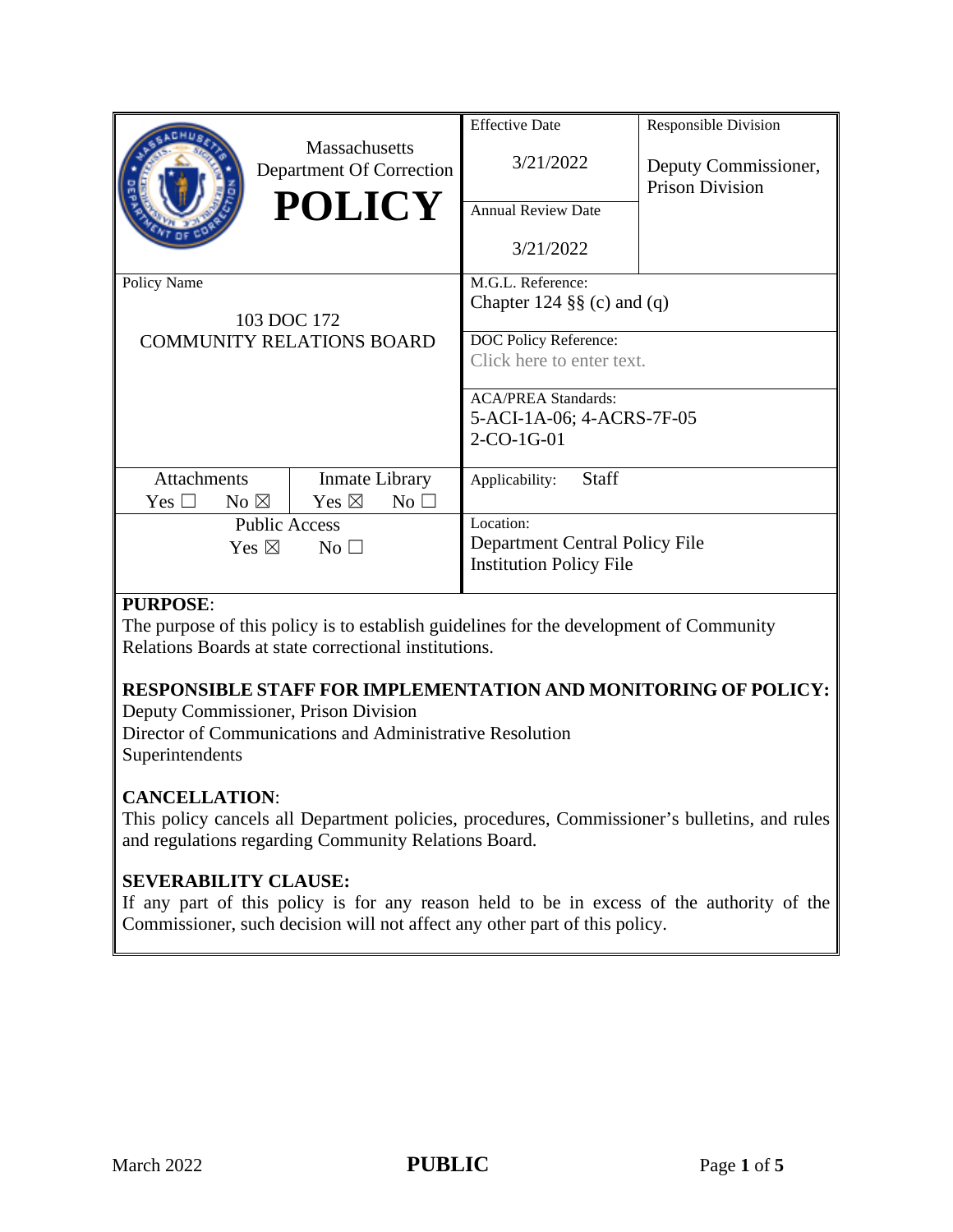# **TABLE OF CONTENTS**

| 172.01 | Definitions            | 3              |
|--------|------------------------|----------------|
|        | 172.02 General Policy  | 3              |
| 172.03 | Function               | 3              |
| 172.04 | Membership             | $\overline{4}$ |
|        | 172.05 Term of Service | $\overline{4}$ |
|        | 172.06 Emergencies     | $\overline{4}$ |
| 172.07 | <b>Annual Review</b>   | 5              |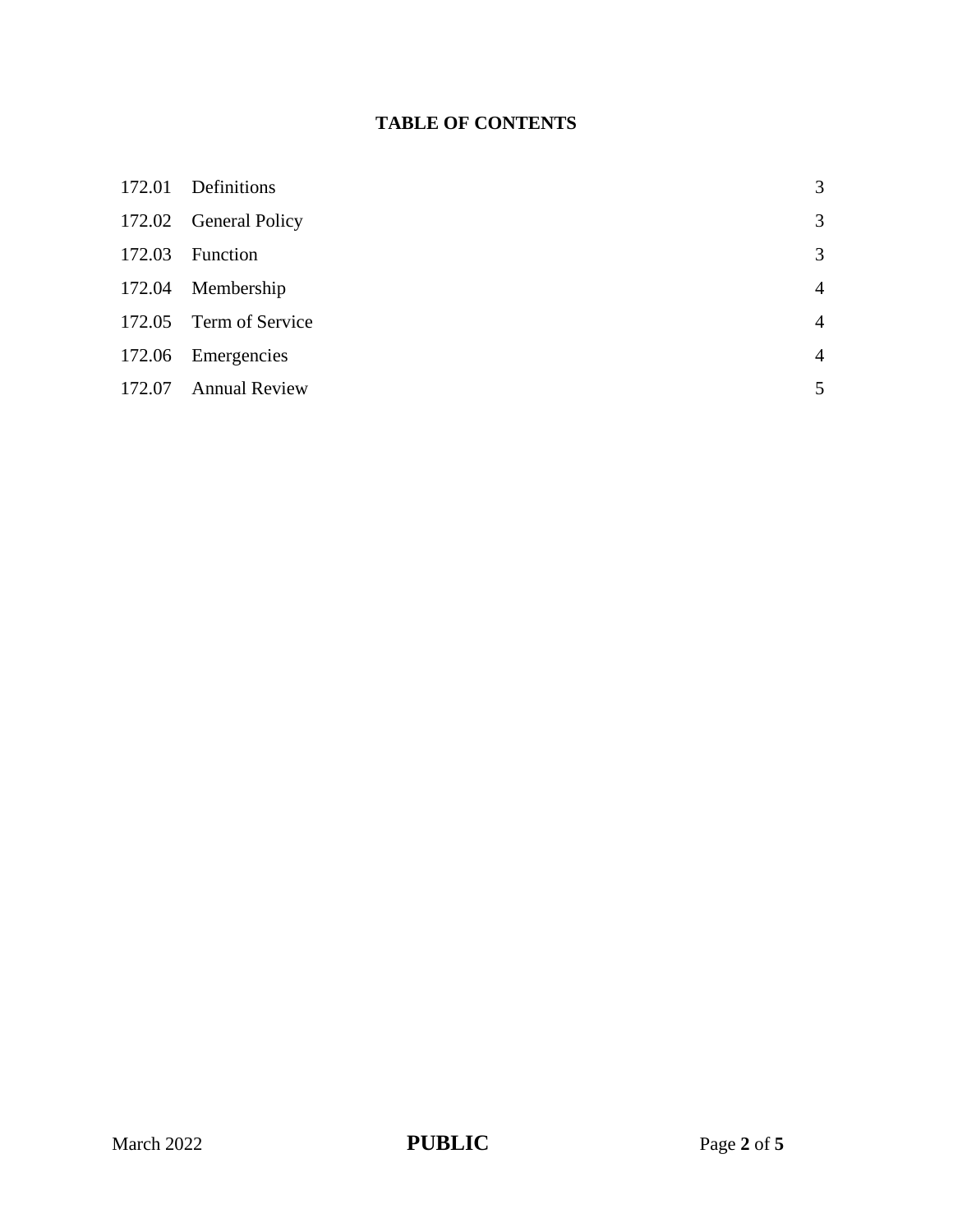#### **172.01 DEFINITIONS**

Commissioner of Correction (Commissioner): The Commissioner is the Chief Executive Officer of the Department of Correction.

Department of Correction (Department): A Commonwealth agency, under the Executive Office of Public Safety and Security, that is charged with the detention of those committed to the custody and control of the Commonwealth.

Correctional Institution: Any building, enclosure, space, or structure used for the custody, control, and rehabilitation of committed offenders and of such other persons as may be placed in custody therein in accordance with law.

Superintendent: The chief administrative officer of a state correctional institution.

Community Relations Board: A board consisting of local community members within which the correctional institution is located. The board shall confer with the Superintendent on matters of public safety, policy, procedure, and programming, which are relevant to both the correctional institution and the community. The board shall include representatives from racial, ethnic and economic groups in which the institution is located.

#### **172.02 GENERAL POLICY**

A. All institutions shall develop Community Relations Boards to facilitate optimum relations between the Department of Correction institutions and the communities within which they are located.

Community Relations Boards for a correctional complex can be developed if the institutions are logistically located with the community. However, the location of the meetings is to be rotated between and among institutions.

B. All institutions that develop a Community Relations Board shall develop procedures discussing how the Board is selected, when the meetings occur, and how they are documented.

# **172.03 FUNCTION**

- A. The function of the Community Relations Board is to confer with the Superintendent on matters of public safety, policy, procedure, and programming, which are relevant to both the correctional institution and the communities within which they are located. The Community Relations Board shall meet on a quarterly basis.
- B. The Community Relations Board has no authority to make decisions regarding the functioning of the correctional institution. The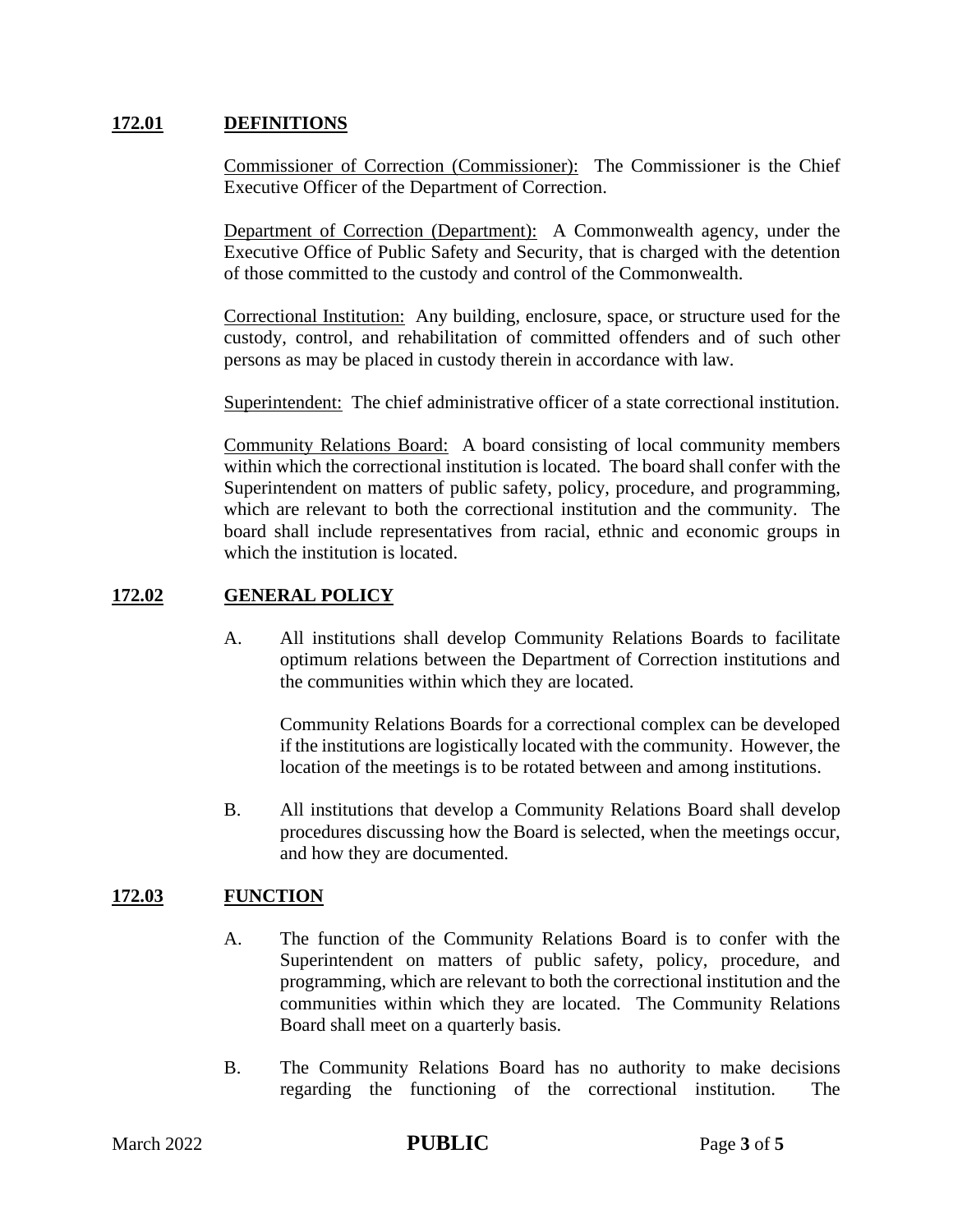Superintendent should use his/her/their interactions with the Community Relations Board as an opportunity to present an overview of the Department of Correction's vision, mission, and core values. It is also an opportunity for the Community Relations Board and the Institution Superintendent to discuss local issues, concerns, any new ideas that may benefit public safety and community relations.

Each Superintendent shall establish opportunities with extended communities (e.g. colleges, organizations, etc.) to discuss the vision, mission, and re-entry commitment of the Department of Correction.

C. Recommended changes to any departmental policy or institutional procedures may be considered by the Superintendent, the respective policy reviewing authority, and the respective Director of Communications and Administrative Resolution.

# **172.04 MEMBERSHIP**

- A. Upon the approval of the Commissioner, the members of the Community Relations Board shall be appointed in writing by the Superintendent of the institution.
- B. The Community Relations Board shall include the ethnic, racial and socioeconomic representation of the local community when appointing membership, including members of non-profit organizations and community groups. Elected officials, local police and fire chiefs, selectmen and/or the town manager should also be representatives of the Board in the local community within which the institution is located.

# **172.05 TERM OF SERVICE**

Each Community Relations Board member shall serve at the pleasure of the Superintendent and may be removed or replaced at the discretion of the Superintendent, with the Commissioner's approval.

Board memberships shall be co-terminus with the Superintendent's appointment as chief administrative officer at the institution.

# **172.06 EMERGENCIES**

Whenever, in the opinion of the Commissioner or the Deputy Commissioner, Prison Division, an emergency exists which requires suspension of all or part of 103 DOC 172, he/she/they may order such suspension, provided that any such suspension order by the Deputy Commissioner, Prison Division lasting beyond forty-eight (48) hours is authorized by the Commissioner.